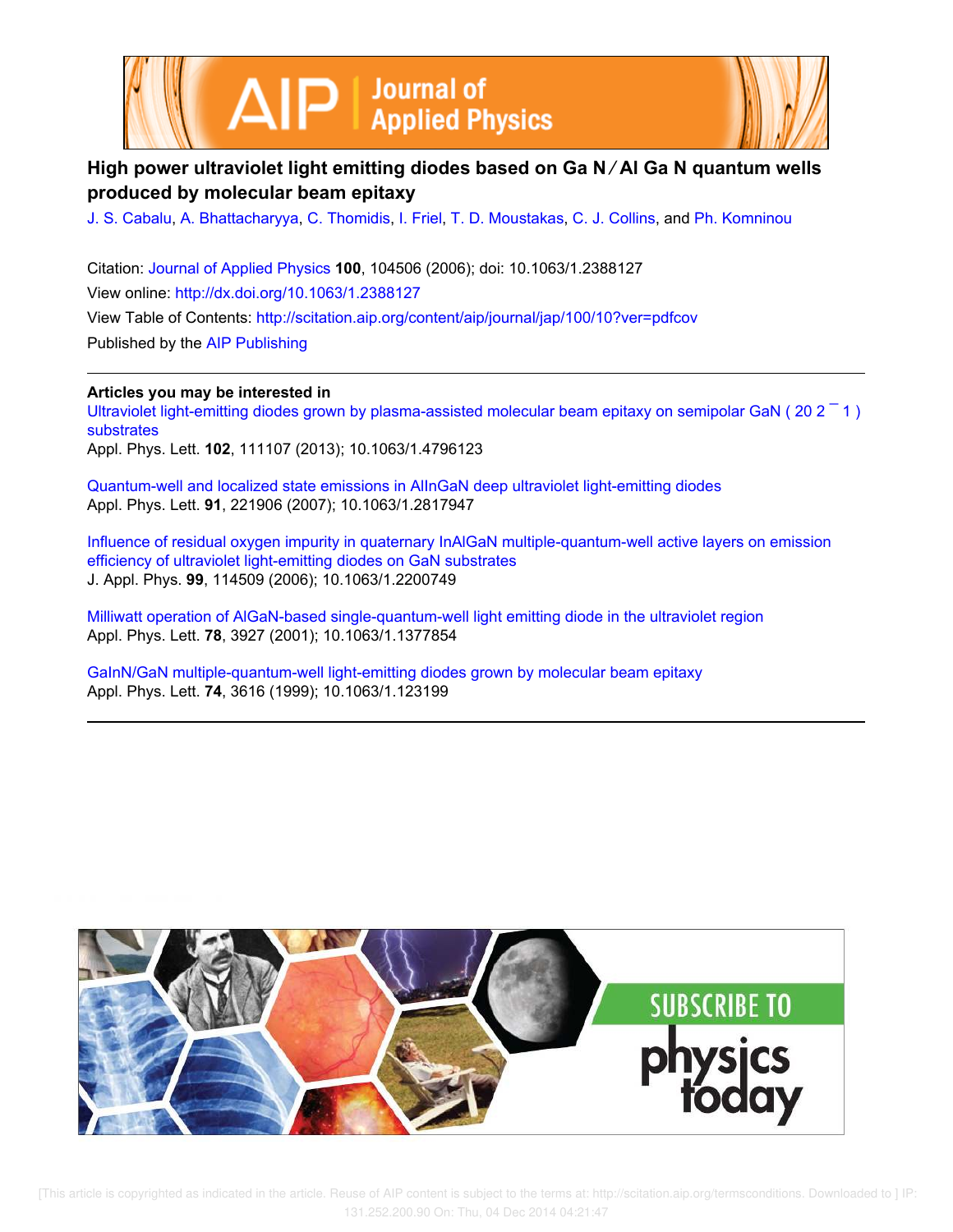## **High power ultraviolet light emitting diodes based on GaN/AlGaN quantum wells produced by molecular beam epitaxy**

J. S. Cabalu, A. Bhattacharyya, C. Thomidis, I. Friel, and T. D. Moustakas<sup>a)</sup> *Department of Electrical and Computer Engineering, Boston University, Boston, Massachusetts 02215 and Center of Photonics Research, Boston University, Boston, Massachusetts 02215*

C. J. Collins

*U.S. Army Research Laboratory, Adelphi, Maryland 20783*

Ph. Komninou

*Physics Department, Aristotle University, 54124 Thessaloniki, Greece*

(Received 15 February 2006; accepted 8 September 2006; published online 27 November 2006)

In this paper, we report on the growth by molecular beam epitaxy and fabrication of high power nitride-based ultraviolet light emitting diodes emitting in the spectral range between 340 and 350 nm. The devices were grown on (0001) sapphire substrates via plasma-assisted molecular beam epitaxy. The growth of the light emitting diode (LED) structures was preceded by detailed materials studies of the bottom *n*-AlGaN contact layer, as well as the GaN/AlGaN multiple quantum well (MQW) active region. Specifically, kinetic conditions were identified for the growth of the thick *n*-AlGaN films to be both smooth and to have fewer defects at the surface. Transmission-electron microscopy studies on identical GaN/AlGaN MQWs showed good quality and well-defined interfaces between wells and barriers. Large area mesa devices  $(800 \times 800 \ \mu m^2)$  were fabricated and were designed for backside light extraction. The LEDs were flip-chip bonded onto a Si submount for better heat sinking. For devices emitting at 340 nm, the measured differential on-series resistance is  $3 \Omega$  with electroluminescence spectrum full width at half maximum of 18 nm. The output power under dc bias saturates at 0.5 mW, while under pulsed operation it saturates at approximately 700 mA to a value of 3 mW, suggesting that thermal heating limits the efficiency of these devices. The output power of the investigated devices was found to be equivalent with those produced by the metal-organic chemical vapor deposition and hydride vapor-phase epitaxy methods. The devices emitting at 350 nm were investigated under dc operation and the output power saturates at 4.5 mW under 200 mA drive current. © *2006 American Institute of Physics.* [DOI: 10.1063/1.2388127]

#### **I. INTRODUCTION**

Ultraviolet light emitting diodes (UV-LEDs), based on III-nitride semiconductors, are the subject of extensive investigation over the past several years because of their potential for a number of applications. Such applications include biological and chemical identification, water purification, short range communication, solid state lighting, etc. The great majority of the UV-LEDs reported so far in the literature were grown by the metal-organic chemical vapor deposition (MOCVD) method and the active region of these devices consists of Al<sub>*x*</sub>Ga<sub>1−*x*</sub>N/Al<sub>*y*</sub>Ga<sub>1−*y*</sub>N multiple quantum wells  $(MQWs).<sup>1-15</sup>$  There are limited reports where such LEDs were grown by the hydride vapor-phase epitaxy (HVPE) method $16$  or by combining the HVPE and MOCVD methods.  $17-19$  The molecular beam epitaxy (MBE) method has a number of advantages at this early stage of developing this class of devices. Specifically, the growth can be monitored by reflection high-energy electron diffraction (RHEED) and other *in situ* probes, which are not available for high pressure growth methods. There is only one report of making

UV-LEDs by gas-source MBE using ammonia as the nitrogen source.<sup>20</sup>

In this paper, we report the growth and fabrication of UV-LEDs, emitting at 340 and 350 nm, by rf plasma-assisted MBE (PAMBE). Contrary to devices made by the MOCVD method, which are based on Al<sub>*x*</sub>Ga<sub>1−*x*</sub>N/Al<sub>*y*</sub>Ga<sub>1−*y*</sub>N MQWs, the LEDs of the current work are based on GaN/AlGaN MQWs. However, in order to obtain 340 nm emission from such devices, the GaN QWs must be very thin. Such devices were found to have a maximum output power of 4.5 mW.

#### **II. EXPERIMENTAL METHODS**

The LED structures were grown by rf plasma-assisted molecular beam epitaxy on (0001) sapphire substrates in a Varian Gen II MBE system using an Applied Epi Uni-bulb rf plasma source to activate molecular nitrogen. Ga and Al were supplied from Applied Epi SUMO™ cells and standard effusion cells were used for the evaporation of Mg and Si. Prior to the growth of the device layers, the sapphire surface was converted from  $A_2O_3$  to AlN by exposing the substrate to nitrogen plasma,  $2^{1,22}$  followed by the deposition of an AlN buffer layer of approximately 100 nm thick, both done at a

Electronic mail: moustakas@bu.edu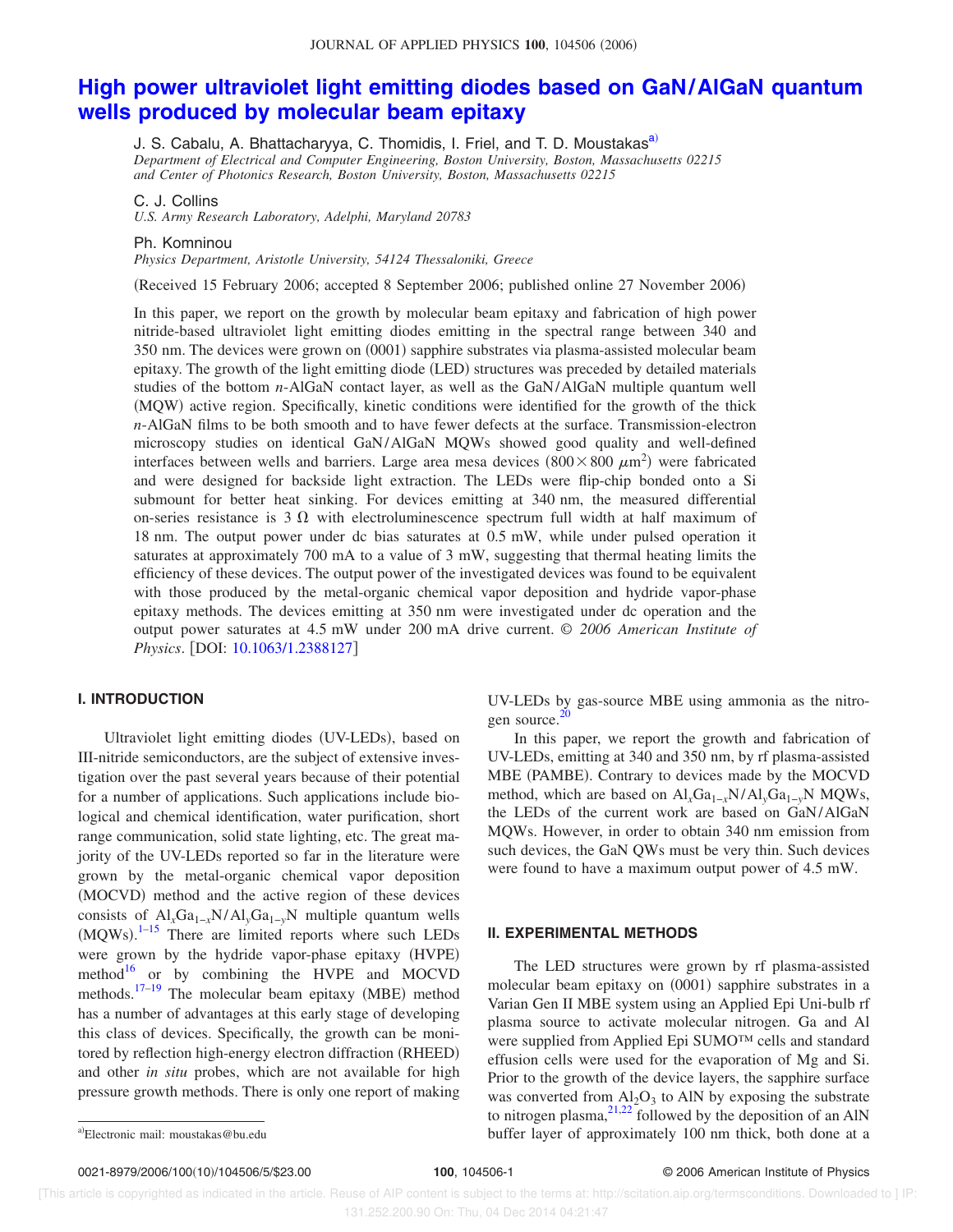

Light Out

FIG. 1. Schematic illustration of the investigated UV-LED structures showing the various device layers.

substrate temperature of 870 °C. This sequence of nucleation was found to lead to III-nitride materials having the cation polarity.<sup>23</sup>

The LED structures were designed for light extraction through the sapphire substrate, by employing a high Al percentage AlGaN *n*-contact layer compared to the AlGaN barriers used in the active region of the LED structure, as shown schematically in Fig. 1. The various device layers were grown at a substrate temperature of 770 °C. The bottom  $Al_{0.35}Ga_{0.65}N$  layer (2  $\mu$ m thick) was doped *n* type with silicon to a carrier concentration of  $3 \times 10^{19}$  cm<sup>-3</sup>, followed by 0.4  $\mu$ m thick  $Al_{0.32}Ga_{0.68}N$  doped at the same level. From transmission line measurements (TLMs), we determined that this doping level leads to a sheet resistance of the  $\text{Al}_{0.35}\text{Ga}_{0.65}\text{N}$  bottom layer to be 37  $\Omega$ /sq.

The active region of the LED structures was based on ultrathin GaN/AlGaN MQWs. This region consists of five pairs of GaN/Al $_{0.32}$ Ga<sub>0.68</sub>N MQWs with well and barrier thicknesses of 1 and 2 nm, respectively. During the growth of the quantum wells, we used a certain amount of indium flux to act as a surfactant. $^{24}$  To determine the internal quantum efficiency of these quantum wells, we have measured their photoluminescence spectra as a function of temperature using a He–Cd laser as an excitation source. Both the  $p$ -GaN and  $p$ -Al<sub>0.32</sub>Ga<sub>0.68</sub>N layers were deposited using extreme group-III-rich conditions of growth. From our earlier studies, we have shown that under these conditions, Mg incorporation is enhanced and hole concentrations of up to 3  $\times 10^{18}$  cm<sup>-3</sup> can be achieved.<sup>25</sup>

The devices were fabricated using standard photolithography and mesas were formed with an inductively coupled plasma (ICP) etching system utilizing pure  $Cl_2$  chemistry. Etching was performed at a chamber pressure of 3.8  $\times 10^{-3}$  Torr, 350 W rf power, and -400 V substrate bias, leading to an etch rate of 100 nm/min. The mesa size of the investigated LED devices is  $800 \times 800 \ \mu \text{m}^2$ . After the mesa etching, contacts to the bottom *n*-AlGaN layer were deposited by e-beam evaporation using Ti (2 nm)/Al (10 nm)/Ti (40 nm)/Au (200 nm) metal scheme followed by rapid thermal annealing (RTA) for 50 s at 850 °C in a nitrogen ambient.<sup>8,26</sup> Due to relatively poor conductivity of  $p$ -GaN, as well as *n*-AlGaN films, III-nitride LED devices suffer from

current crowding effects which lower their device efficiency. Therefore, to facilitate current spreading during the forward biasing of the LED device, almost the entire top of the mesa was coated with the *p*-Ohmic contact metals and the *n* contact was deposited around the periphery of the mesa. Contacts to the *p*-GaN layer, which cover the top of the mesa region of the device, were deposited by e-beam evaporation of Ni (5 nm)/Au (20 nm). These contacts were rapid thermal annealed for 10 min at 500 °C in an oxygen atmosphere. Following the deposition of the Ohmic contacts, thick bond pads for the *n* and *p* contacts were deposited simultaneously by e-beam evaporation using Ni (10 nm)/Au (200 nm). For improvement in the thermal management of the LEDs, individual devices were flip-chip bonded, *p*-side down, onto patterned silicon submounts using either indium bumps or gold stud bumps. These flip-chip bonded devices were mounted on transistor outline (TO-05) headers and gold wires were bonded onto the bond pads to provide electrical connection to the TO leads.

These semipackaged UV-LEDs (without any coating, mirror, or molding) were characterized electrically using an HP4155C semiconductor parameter analyzer and their optical characteristics [electroluminescene (EL) and output power)] were measured using a calibrated system which includes an integrating sphere and a calibrated linear array spectrometer.

#### **III. EXPERIMENTAL RESULTS AND DISCUSSION**

#### **A. Materials growth studies**

In this section, we discuss the growth of the various layers of the LED structure. The bottom AlGaN thick layer was not deposited directly onto the AlN buffer layer because we have evidence from cross-section transmission-electron microscopy (TEM) studies that under such conditions, renucleation takes place leading to a large number of dislocations at the interface. Instead, a graded AlGaN layer with Al composition varying from 100% to 35% was employed. An important parameter for the growth of AlGaN films is the ratio of group-III to group-V fluxes. Cross-section TEM studies of bulk AlGaN films, deposited under different group-III/group-V flux ratios, indicate that under group-IIIrich conditions of growth, the threading defects propagate parallel to the growth direction and they do not annihilate.<sup>27</sup> Thus, the dislocation density does not reduce with increasing thickness. The surface of the grown film is, however, very smooth, which is ideal for the subsequent deposition of thin MQWs for the active region of the LED. On the other hand, if the films are grown under group-III/group-V ratio close to 1, the dislocations annihilate sharply with increasing film thickness. However, this growth condition leads to a faceted top surface. For this reason, during the growth of the bottom *n*-AlGaN layer of the LED structures, the majority of the film was deposited under conditions of growth where the group-III/group-V ratio is close to 1 to promote annihilation of threading dislocations, but the final 1000 Å of the film was deposited at excess group-III conditions. This changes the RHEED pattern from slightly spotty to streaky and leads to an atomically smooth surface suitable for the subsequent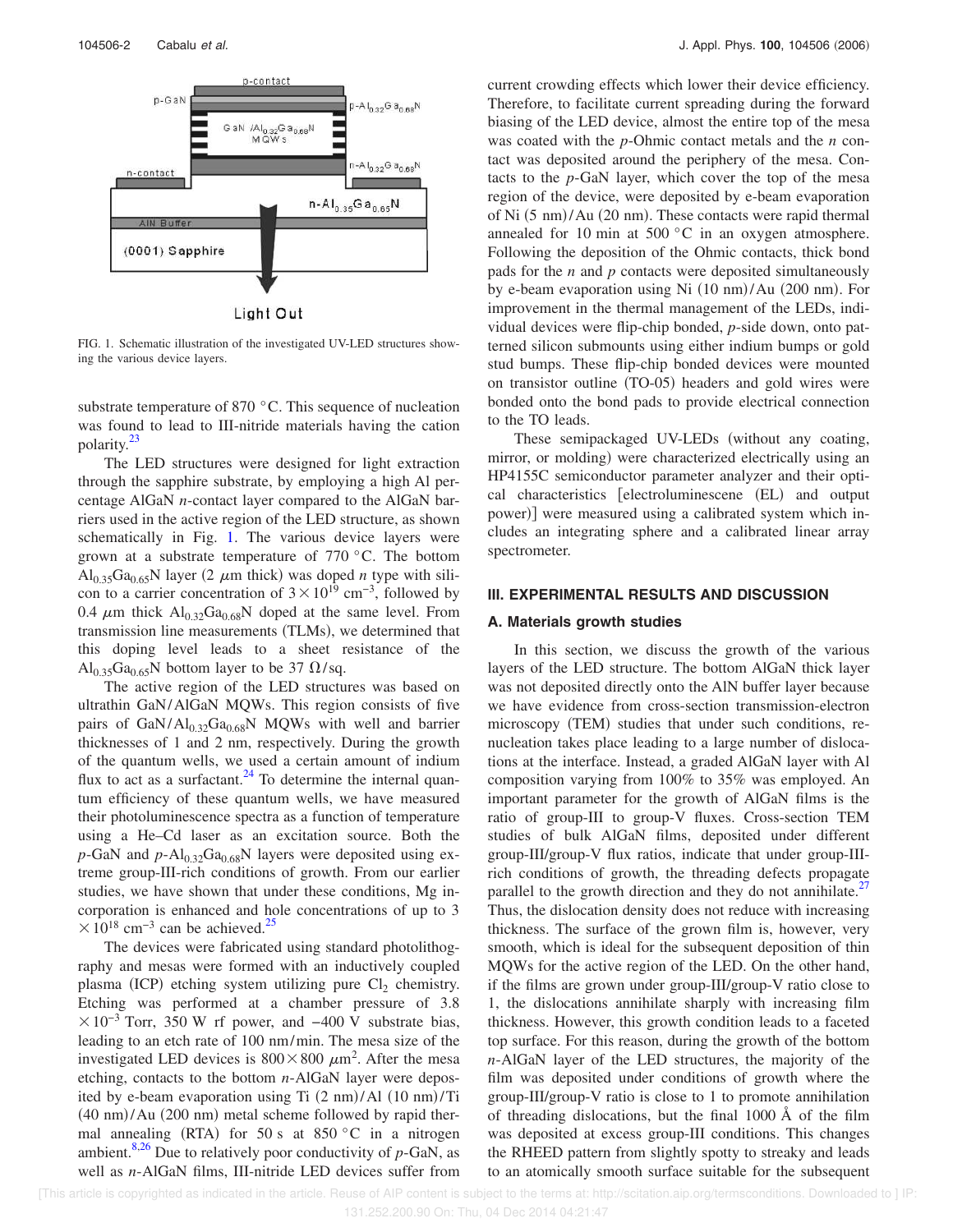

FIG. 2. HRTEM image of  $GaN/Al_{0.2}Ga_{0.8}N$  MQWs consisting of barriers having 16 monolayers, and wells having 6 monolayers, viewed along the [1<sup> $\overline{1}00$ ] direction.</sup>

growth of the MQWs. Thus, this procedure is expected both to optimize surface microstructure of the film and improve its structural properties by reduction of dislocations.

As discussed earlier, the active region of the LED structures was based on thin GaN quantum wells in order to emit at 340 nm. The choice of using thin GaN quantum wells was further motivated by the fact that the devices were grown along the polar [0001] direction and thin quantum wells mitigate the degrading influence of the polarization effects (quantum confined Stark effect). During the growth of AlGaN barriers of the MQW structures, we used additionally a certain amount of indium flux. From our previous studies, we have found that at the growth temperature of  $770\degree C$ , indium does not incorporate in the film. However, it was found that the luminescence efficiency of the MQWs increases very significantly compared to those grown without indium flux.<sup>24</sup> This methodology of growing GaN/AlGaN MQWs was tested by studying the cross-section TEM of MQWs grown under identical conditions as those used in our LED structures. Figure 2 shows high-resolution cross-section TEM image of GaN/Al<sub>0.2</sub>Ga<sub>0.8</sub>N MQWs consisting of barriers having 16 monolayers and wells having 6 monolayers viewed along the [1100] direction. As seen from these data, good quality and well-defined interfaces are revealed. The internal quantum efficiency at room temperature of these MQWs was calculated by taking the ratio of integrated photoluminescence intensity measured at room temperature and 10 K, and found to be between 30% and 40%.

One difference between the LEDs described in this paper and those produced by the MOCVD method $1-15$  is that we employed GaN/AlGaN MQWs with very thin wells (1 nm or four monolayers) while the MOCVD grown devices are based on Al*x*Ga1−*x*N/Al*y*Ga1−*y*N MQWs with well widths of 2–3 nm. The deposition of such thin wells is possible because growth during MBE can be controlled with atomic layer precision.



FIG. 3. *I*-*V* characteristics of an UV-LED device emitting at 340 nm. Indicated in the inset of the figure are the turn-on voltage and on-series resistance of the device.

#### **B. LED devices emitting at 340 nm**

The *I*-*V* characteristics of a LED device with mesa dimensions of  $800 \times 800 \ \mu m^2$  are shown in Fig. 3. This device exhibits a rectifying behavior and has a sharp turn-on voltage at approximately 3.7 V. The typical differential on-series resistance  $R_s$  for many of the devices tested is only 3  $\Omega$ , which is significantly smaller than the values reported in the literature for UV-LEDs emitting at the same wavelength. $3,18$  A low on-series resistance suggests that the bottom *n*-AlGaN layer has good electrical properties since *R<sup>s</sup>* depends largely on the conductivity of the *n*-contact layer.<sup>28</sup>

The electroluminescence spectra of one of the tested devices, plotted in output power/nanometer versus wavelength, were investigated both under dc and ac drive currents. Under dc drive current [Fig.  $4(a)$ ], the spectra were investigated only up to 280 mA, where the output power starts to saturate due to device heating. Under ac drive current [Fig.  $4(b)$ ], the device was investigated up to 700 mA. To mitigate device self-heating, we used 100  $\mu$ s long current pulses with a repetition frequency of 1 kHz. In both cases, the full width at half maximum (FWHM) is between 18 and 19 nm. There is an observed small blueshift in the peak of the EL spectra from 343 to 341 nm with the increase of the drive current. This blueshift in the peak is qualitatively consistent with band filling. It is important to note that there are no subband gap transitions, which are related to carrier recombination at deep levels in the active region. The same result also suggests that the design of the electron blocking layer was good enough to prevent recombination in the *p*-GaN layer. This is to be contrasted with earlier works on similar LEDs grown by other methods. $3,16$ 

The integrated output power versus drive current for both dc and pulsed operations is shown in Fig. 5. It is apparent from these data that under dc drive current, the output power begins to saturate due to heating at about 0.5 mW under 200 mA drive current which translates to a wall-plug efficiency of 0.053%. On the contrary, under pulsed drive current, the output power saturates at about 2.75 mW under 700 mA drive current. The difference between the dc and pulsed operations suggests that, although the UV-LED de-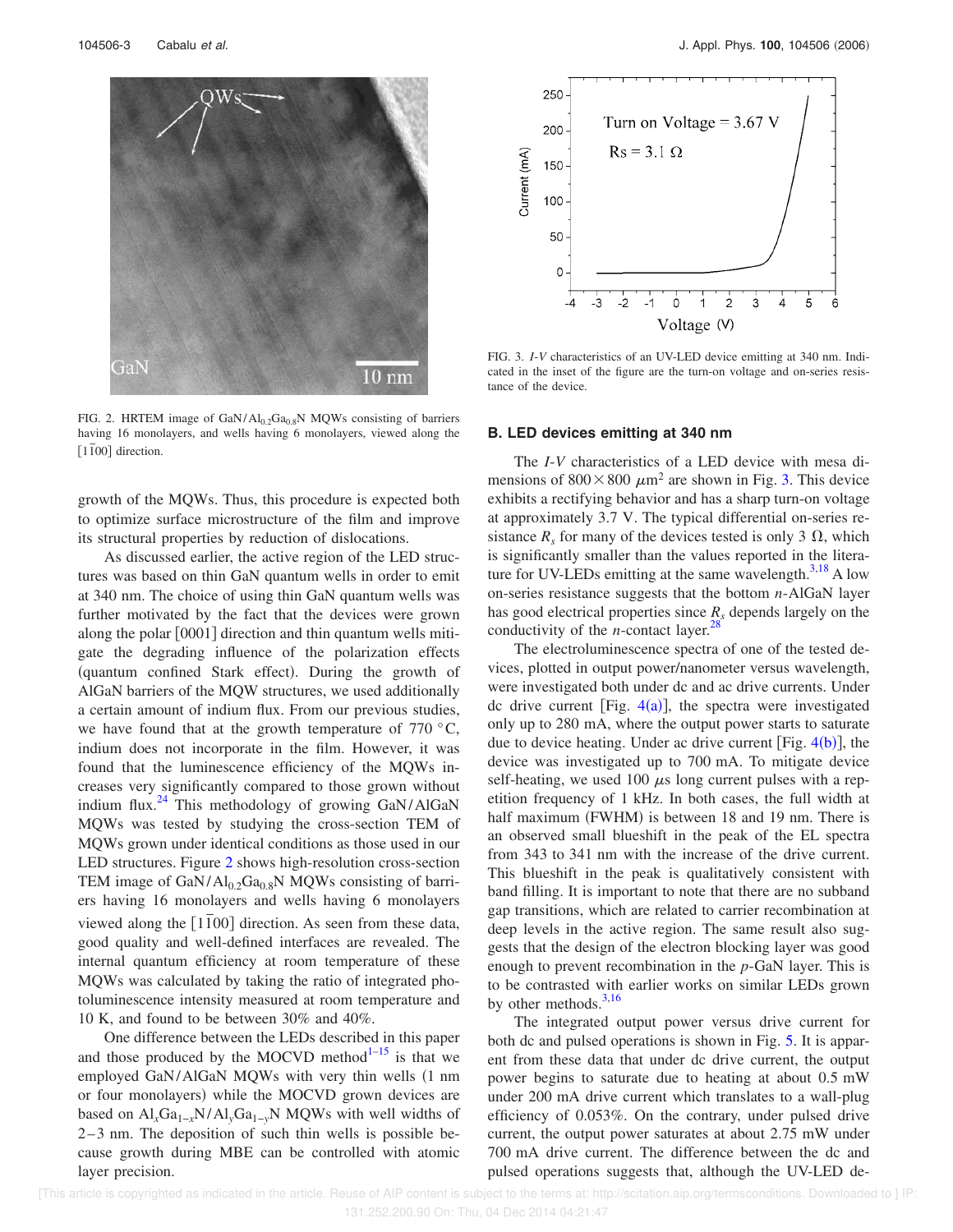

FIG. 4. Electroluminescence spectra, plotted as output power/nanometer vs wavelength, of an UV-LED device with a peak intensity at 340 nm under (a) dc and (b) pulsed operations at various drive currents.

vices have been flip-chipped onto Si submounts, they still suffer from heat degradation. Studies show that a better flipchip package design and a better choice of submount with higher thermal conductivity are needed to more efficiently transfer heat away from the junction.<sup>29</sup>

#### **C. LED devices emitting at 350 nm**

UV-LEDs with peak wavelengths at 350 nm and with similar mesa dimensions as the ones emitting at 340 nm were evaluated under dc drive current up to 200 mA. Figure





FIG. 6. Electroluminescence spectra, plotted as output power/nanometer vs wavelength, of an UV-LED device with a peak intensity at 350 nm under dc operation at various drive currents.

6 shows the EL spectra plotted as output power/nanometer versus wavelength. The spectra have a FWHM of 25 nm and there are no deep level emissions. Figure 7 shows the integrated output power versus drive current for the device discussed in Fig. 6. As seen from these data, the maximum output power is 4.5 mW under a drive current of 200 mA, which translates to a wall-plug efficiency of 0.24%. At this drive current, the output power begins to saturate due to device heating. Nishida *et al.*<sup>10</sup> also reported UV-LEDs emitting at 350 nm grown by low-pressure metal-organic vaporphase epitaxy (LP-MOVPE). These authors reported a maximum output power of 7 mW at 220 mA under dc operation. However, they did not report the size of their device and thus we are unable to make direct comparison with our data.

It is difficult to compare the performance of our UV-LEDs with those reported in the literature and grown by the MOCVD (Ref. 30) and HVPE (Ref. 16) methods, because the reported data were taken on devices of different sizes and thus, issues of edge versus surface emission as well as heat transfer to heat sink differ from device to device. An elementary comparison of our data with those reported in the literature is in presented Table I. These data indicate that all three methods produce practically equivalent devices.



FIG. 5. Integrated power output of an UV-LED device with a peak intensity at 340 nm under dc and pulsed operations vs drive current.



FIG. 7. Integrated power output of an UV-LED device with a peak intensity at 350 nm under dc operation vs drive current.

 [This article is copyrighted as indicated in the article. Reuse of AIP content is subject to the terms at: http://scitation.aip.org/termsconditions. Downloaded to ] IP: 131.252.200.90 On: Thu, 04 Dec 2014 04:21:47